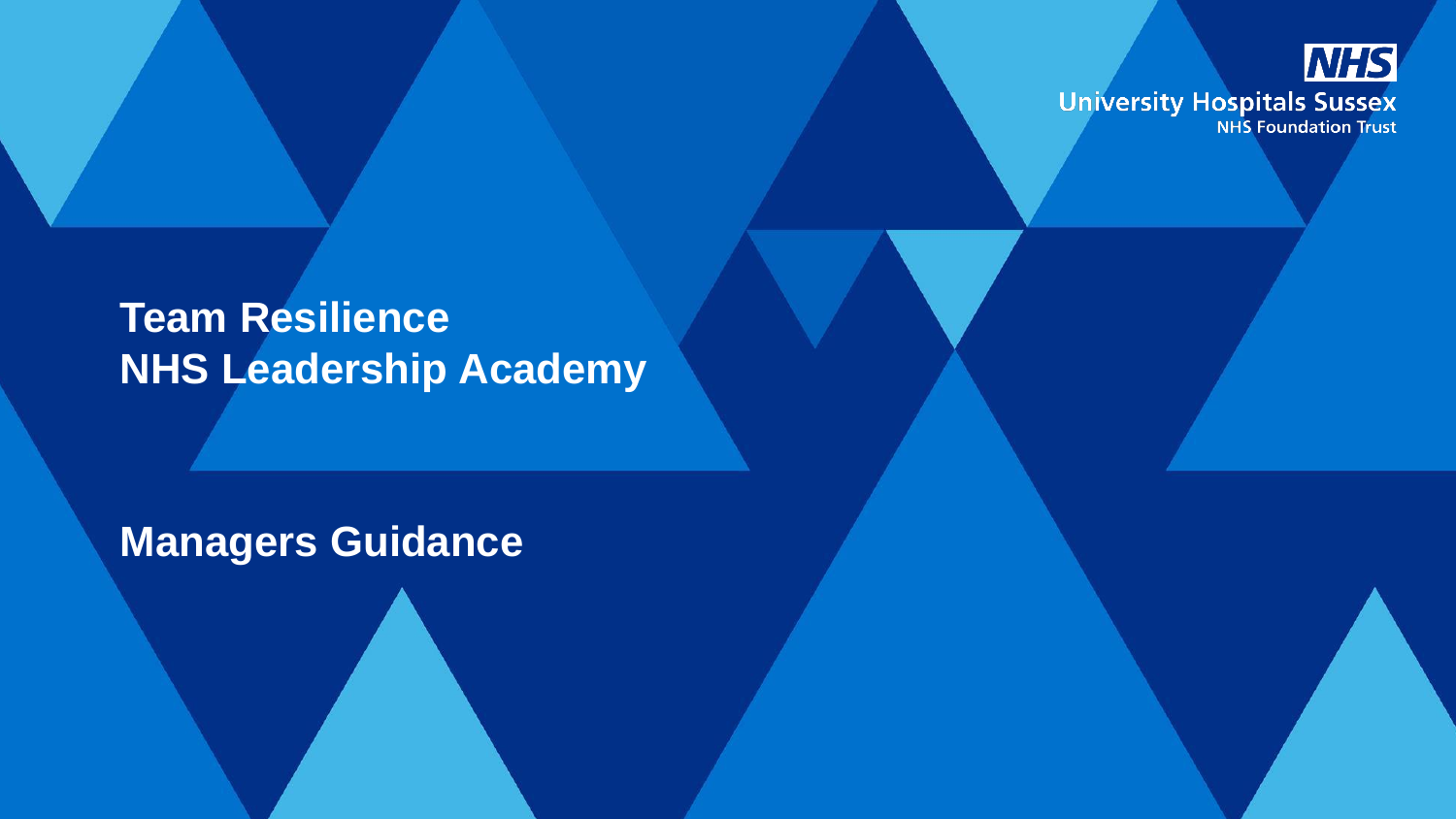#### **Team Resilience**

- ► We know that together, we are stronger. The relationships that we build between each other and our wider teams will mean we are more likely to come out of the current crisis more resilient than when we started.
- ► Team resilience is your team's ability to withstand and overcome adversity in a way that enables everyone to continue to perform during and after a crisis and to support each other and to stay well. It helps your team to plan for, manage and recover from challenges that test your ability to work well together and deliver care to your patients.

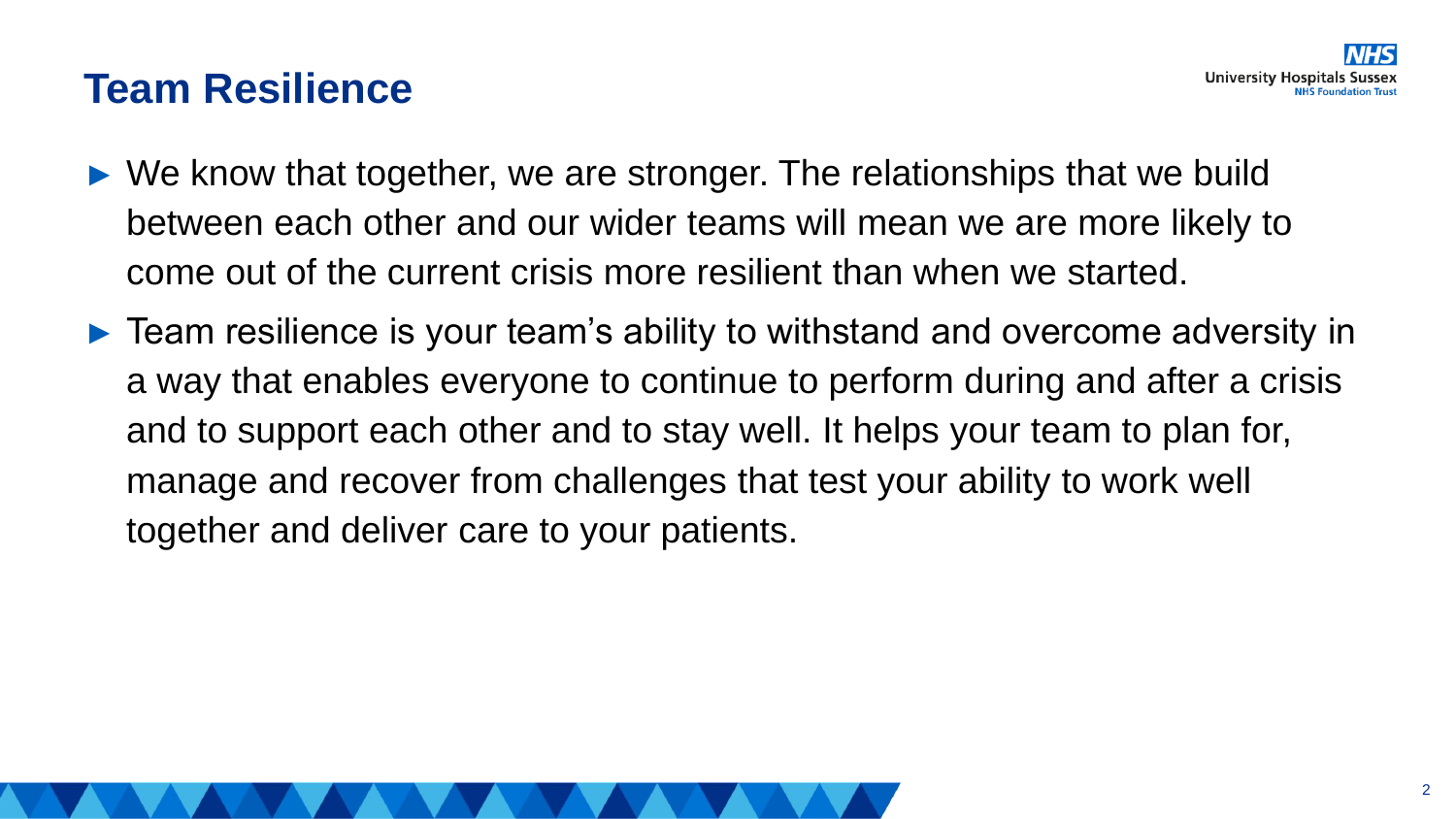#### **Behavioural Strategies**

- ► There are three strategies for dealing with team adversity, pressure and stress:
- ► Reducing
- ► Responding
- ► Reflect and Renew

This guide is designed to take you through these stages by sharing helpful advice, questions, and tools.

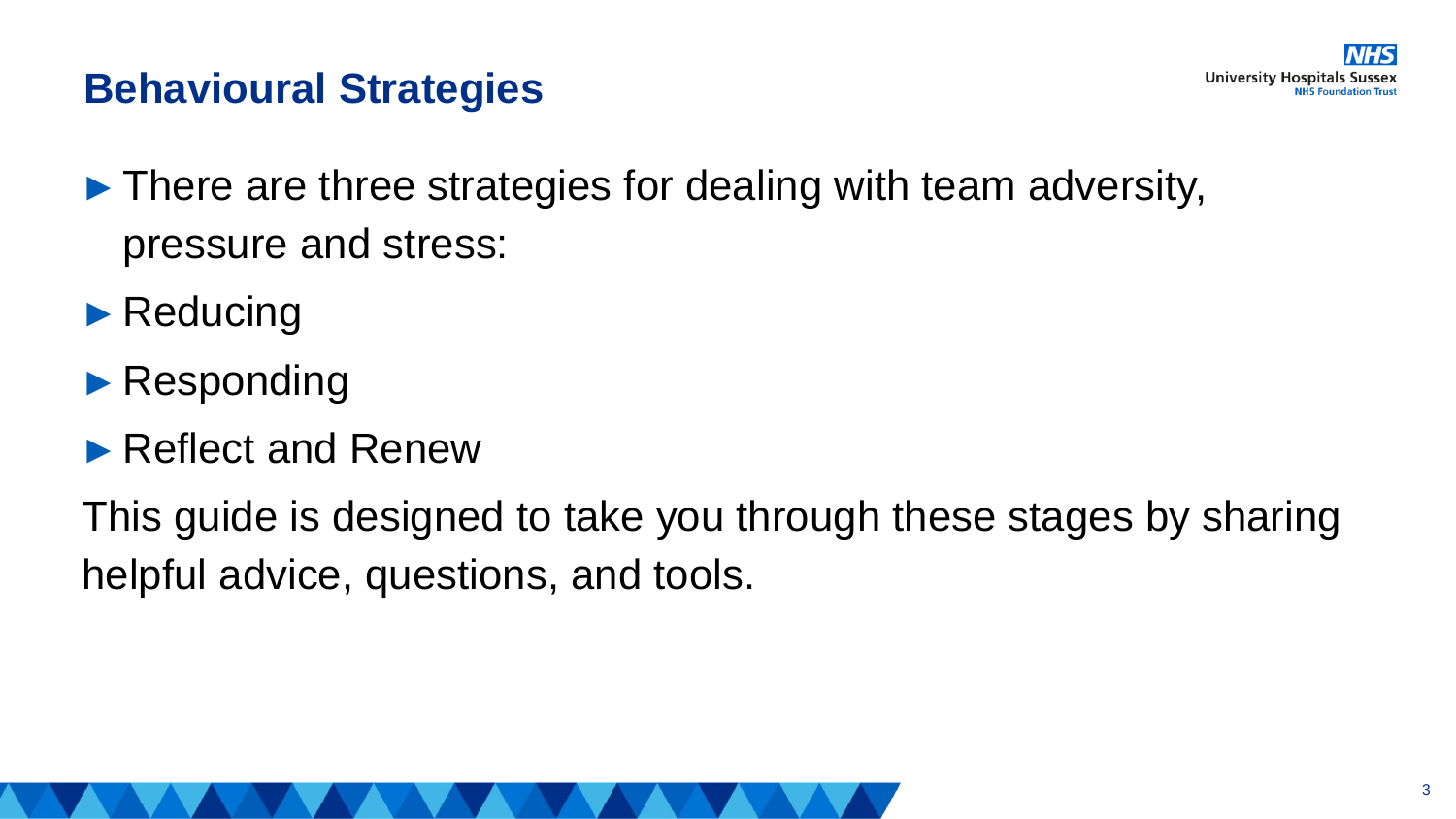# **Strategy 1: Reducing**

**Reducing –** the impact of what your team are up against.

To reduce the impact of adversity before things happen, you need to anticipate and plan for these challenges. You may be busy with dealing with the current crisis but taking time to collectively think about what your team will face and how these things can be avoided or mitigated will make you more effective when working through the situation together.

*Questions to help you to prepare:*

- ► *What are we here to do? What can we do? What are the situations and choices that we are facing face?*
- ► *What challenging situations have we faced in the past (individually, and as a team) that will help us to deal with the challenges we are now facing?*
- ► *What skills and training do we have, individually and collectively, to help us to manage?*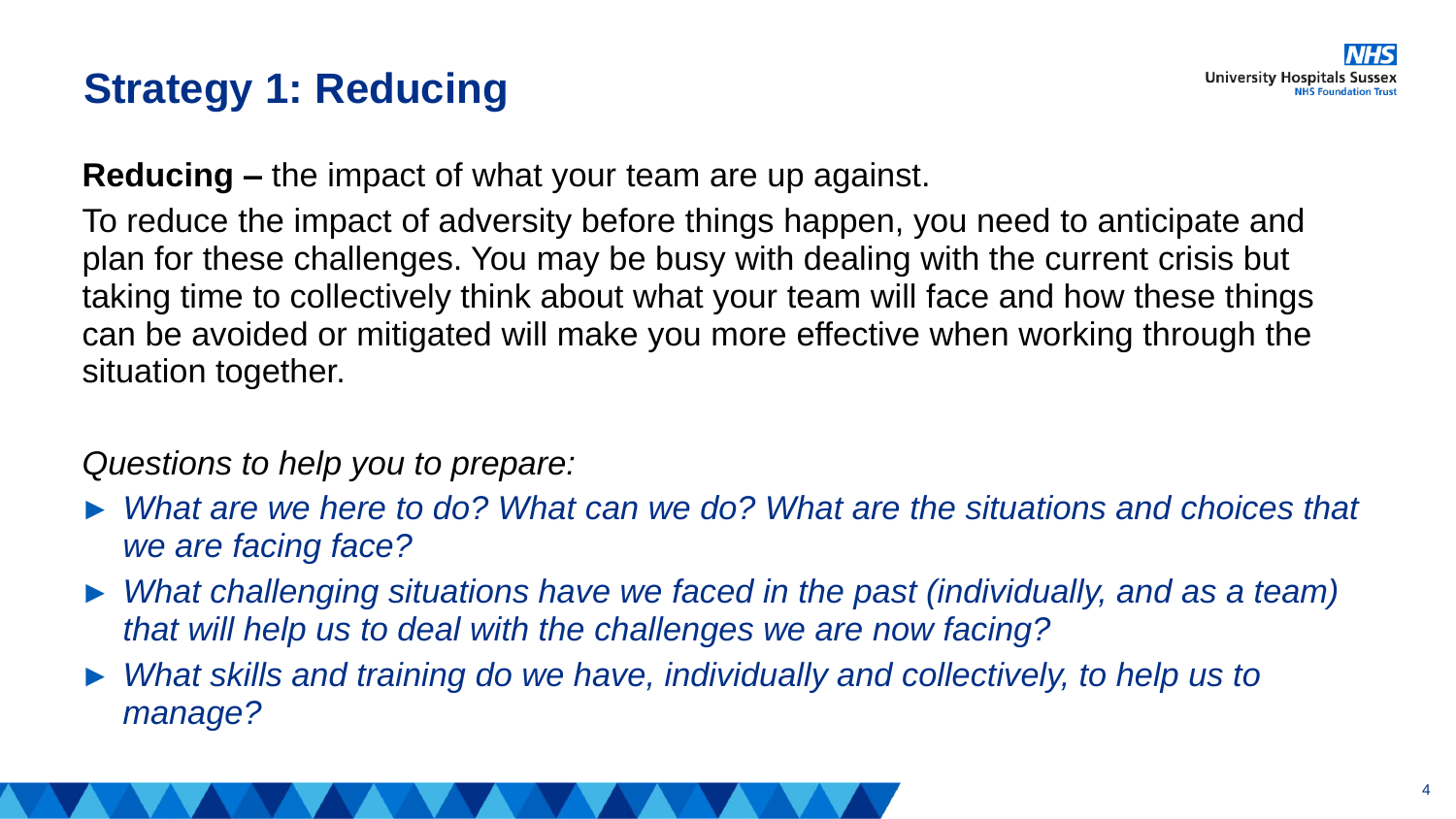# **Strategy 1: Responding 1/2**

**Responding –** well to the challenge together.

The resilience of your team comes from combining each other's capabilities to address the issue. When you're in the middle of dealing with the crisis and your team encounters challenging circumstances, consider doing the following things to help you get through:

- **Establish routine**. Routine team processes will help your team to manage and keep going (e.g. checkin and check-out huddles, ward rounds, handovers).
- **Buddy up.** Remember to ask each other 'how are you?' frequently to check-in and support each other. Look out for each other in practical and compassionate ways, 'here I made you a drink' 'do you need a breather?'
- ► **'BPM' Model.** When faced with an issue, 'BPM' (Breath, Pause, Move forward) is a simple model that can help your team to work things through and find a better solution:
	- ► **Breathe** This will ground you and act a mental release to prepare you to assess the challenge.
	- ► **Pause** Take a moment to gain perspective, remembering all of the experience, training, expertise and wider support that you have available to help you to make the best decision. This will help you to take an informed course of action.
	- ► **Move Forward** Take forward your best-fit action, knowing that you made the best decision you could at the time.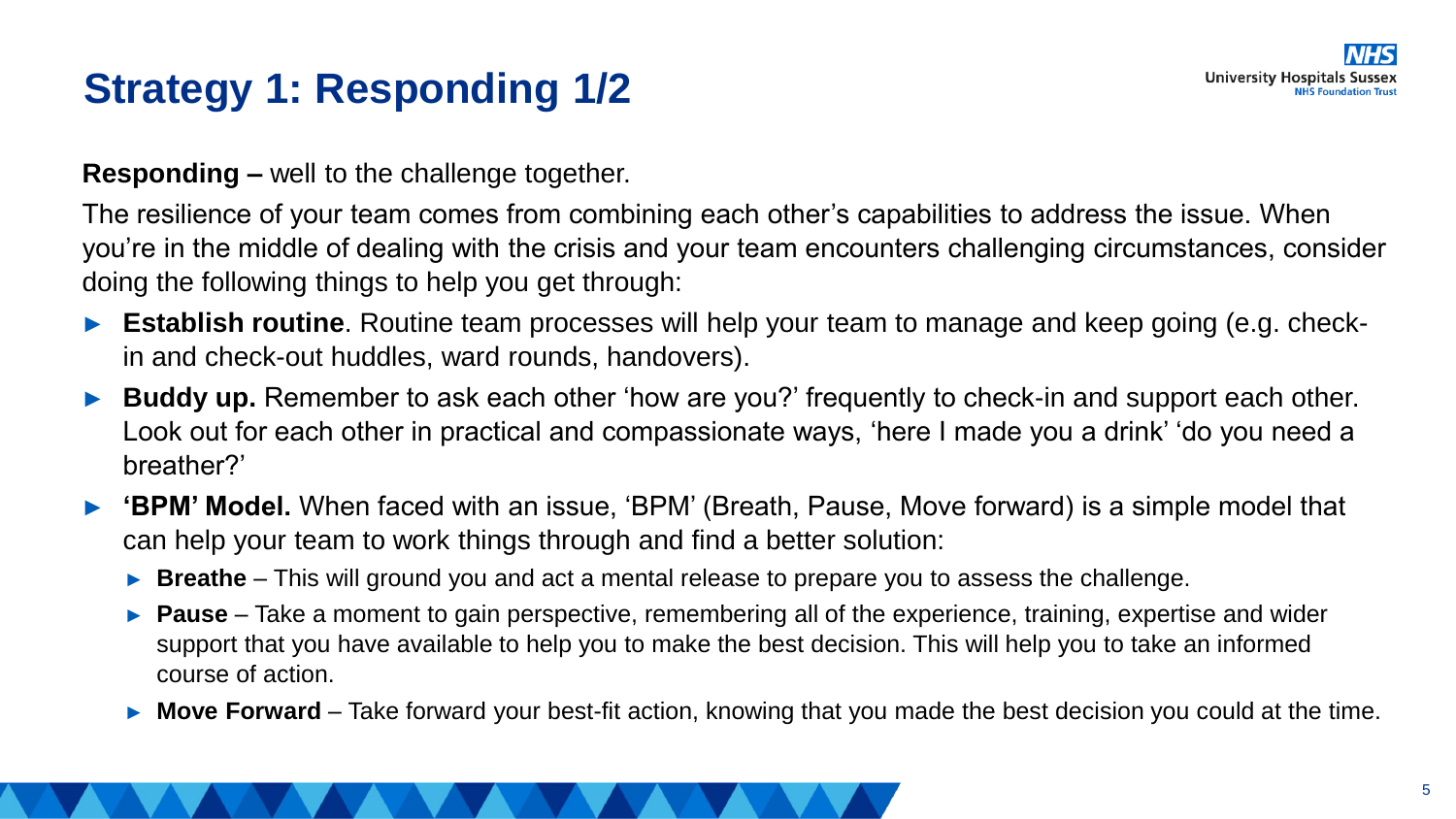# **Strategy 1: Responding 2/2**

*Questions to ask the team to deal with issues during the challenge:*

- ► *How is everyone doing? What does each individual need?*
- ► *What would make the most difference to our team right now? What's our highest priority?*
- ► *When have we faced a similar challenge before? What skills and experience do we have to overcome this challenge?*
- ► *Who else can help us?*
- ► *What action can be taken to address these challenges?*
- ► *What routines or processes could we set up to help us to manage better going forwards?*

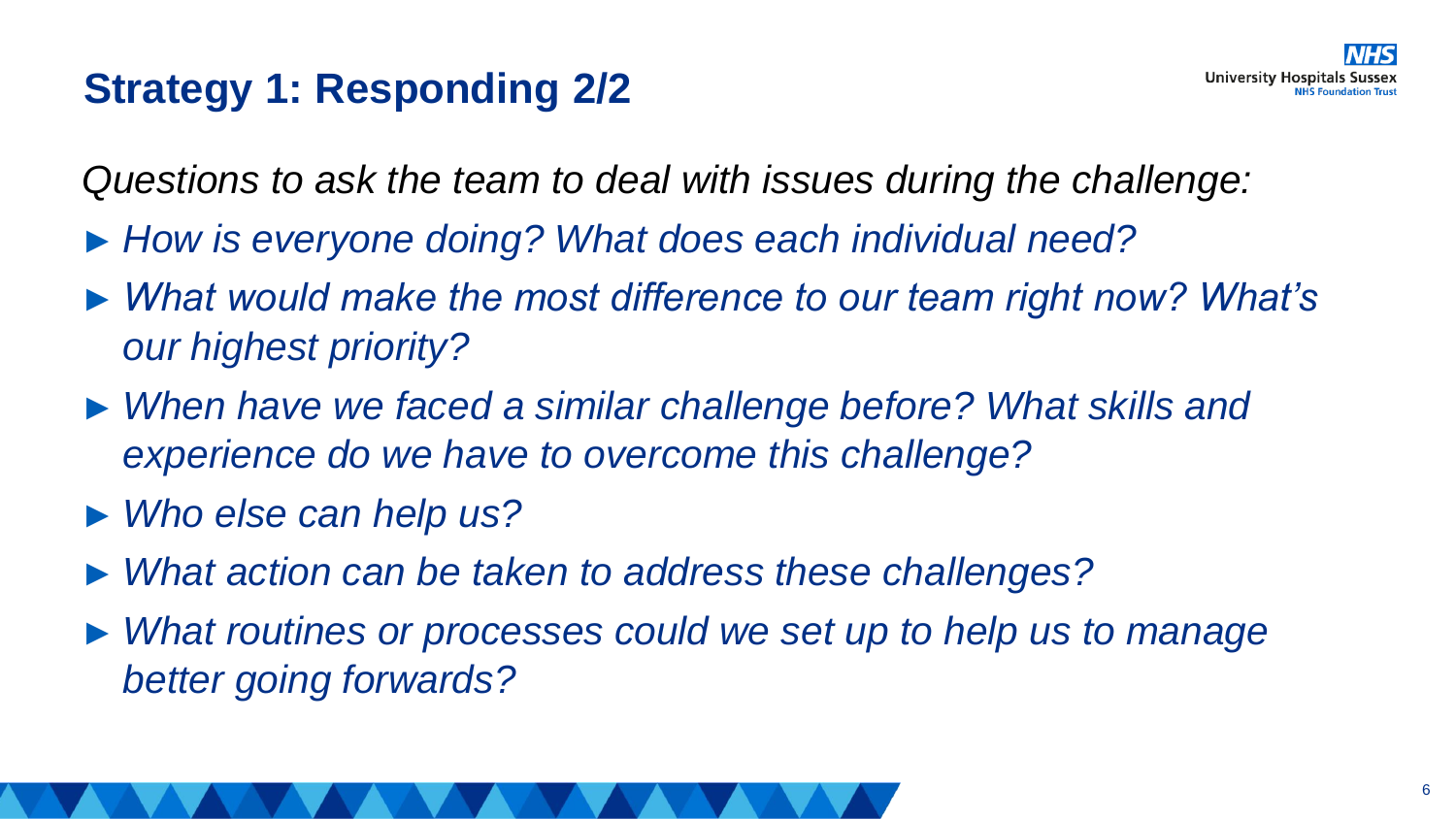## **Strategy 1: Reflect and Renew 1/2**

**Reflect and renew** involves recovering from stress, learning from experience, and adapting as necessary. There are four main paths for reflection and review after disruptive events.

- ► **Reflecting and Renewing** Once the initial challenge is over, you should take the time to learn from the experience. This will help to recover from the stress and the adverse situation. It will also help your team to move forward in a positive way. Things the team can do include:
- ► **Debrief**. During a debrief, reflect on what went well and what didn't; identify lessons learned; and generate plans that will help you to be more resilient in the future
- ► **Say: 'Thank You'**. Thanking people inside and outside your team who have helped you is vital as it helps strengthen relationships and encourages effective teamwork. Celebrating overcoming the situation also helps to bring closure and enables you to move forward.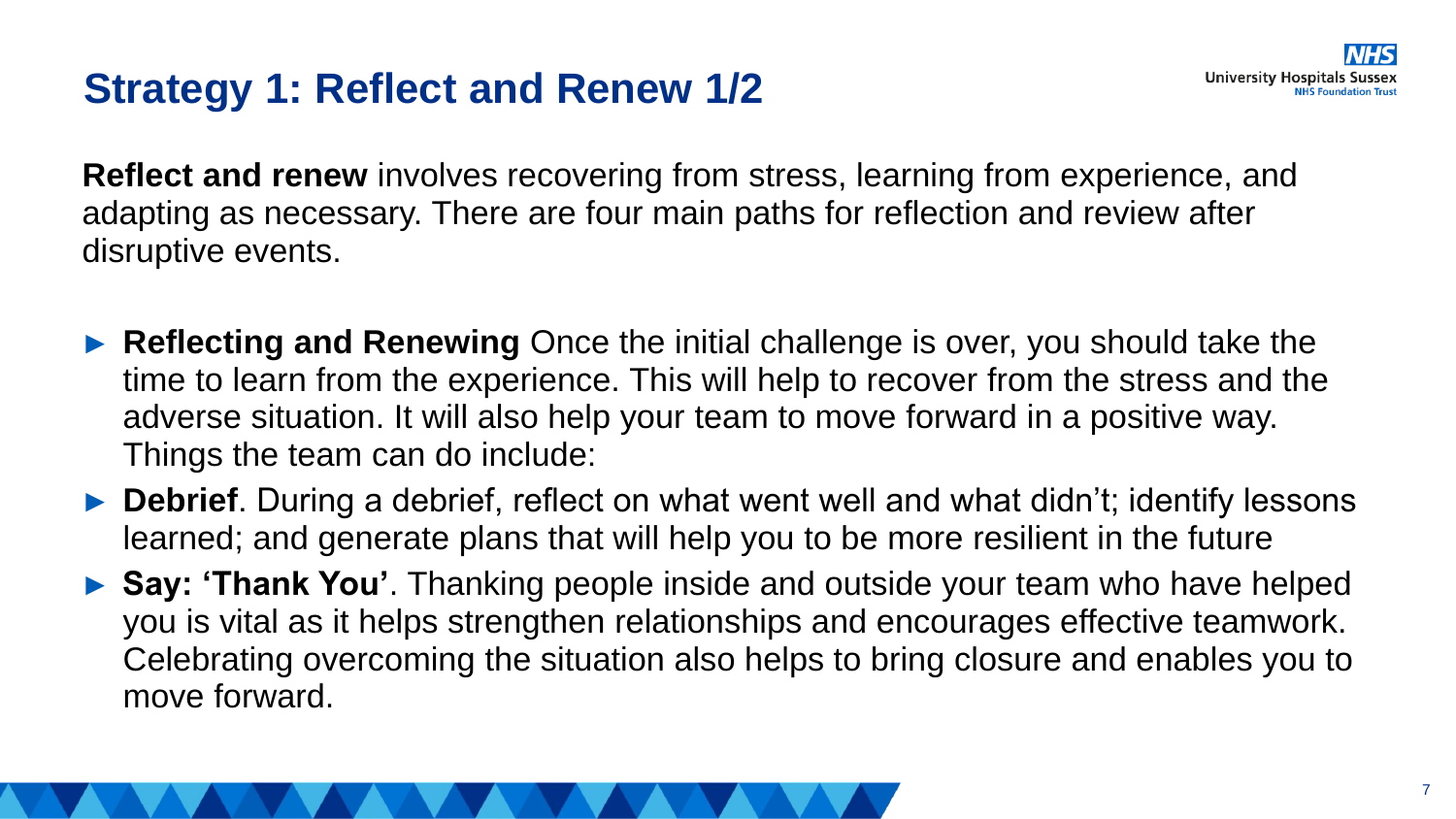

#### **Strategy 1: Reflect and Renew 2/2**

*Questions to ask the team when reflecting:*

- ► *How do we know we are out of crisis?*
- ► *Debrief questions (consider this individually and collectively):*
- ► *What went well? What did we achieve?*
- ► *What didn't go as expected?*
- ► *What lessons have we learned? How have we grown individually and collectively?*
- ► *What does this mean for our future plans?*
- ► *How do we give thanks? (each other and those outside our team who helped us)*
- ► *What can we celebrate as we move forward?*